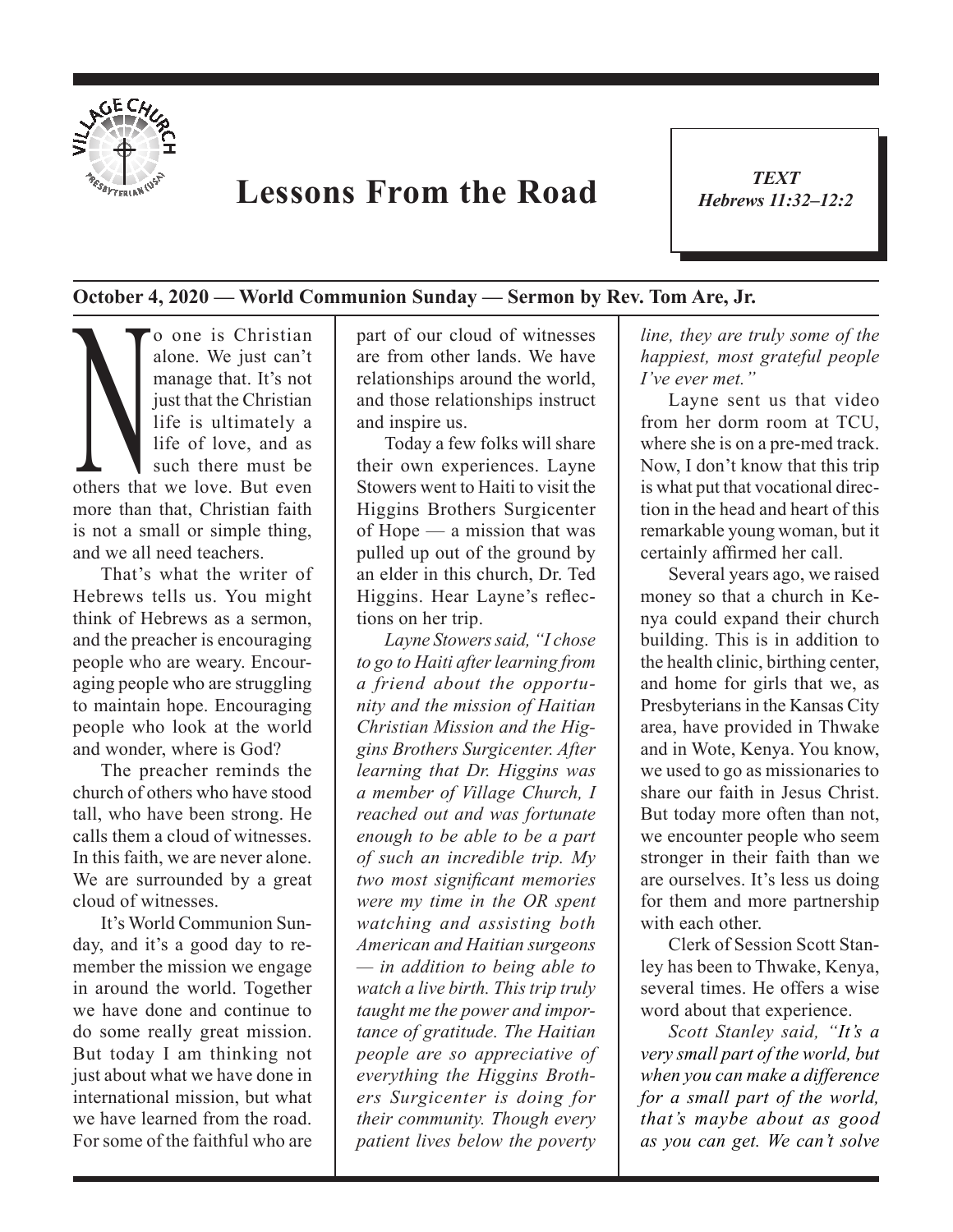*everything. But if you can help maybe make life a little easier, a little better and keep there, keep doing it, I think that's a good goal."*

You do make a difference. But I would be hard-pressed to determine whether the greater difference is the one we make around the world … or the one the world makes upon us.

We often hear from our young people, from our high school students who travel to the Dominican Republic, and they speak of how the relationships established there broaden their perspective, expand their understanding and deepen their faith.

Last year I got to take a trip to the DR to witness firsthand our church's partnership with the Light A Candle Foundation. We landed and boarded a bus and headed for our lodging. Before we got out of the airport parking lot, Wilken, the director of Light A Candle, started teasing me. He said, "I have been to your church, Prairie Village Church, he called you. It's about time you came to see us here. I have been praying to God that you would finally pack a bag and figure out which direction was south." I knew in that moment I would love this guy, and I do. He oversees amazing work among some of the neediest people I know. Were I to ever get discouraged about ministry in Prairie Village, a cure would be to remember my friend Wilkin, a part of our cloud of witnesses.

Let me invite you to hear Ellen's reflection on this trip.

*"Hi, I'm Ellen Gatewood. I had the opportunity to travel to* 

*the Dominican Republic in November 2019 with Village. I went on this trip because I wanted a chance to see a part of the world that I hadn't seen before. It was also a great way to get to know some members of our church family. While we were there, it was a privilege to see the Light A Candle Foundation being the hands and feet of Christ. Wilken and Ricky have established an incredible organization to help the people of their country receive food, health care and educational opportunities. I think it is incredibly important that they are the ones providing these services because they know better than any of us what their community needs. You could quickly tell the Dominicans, especially the people in the bateys, had a very strong faith that guided their daily lives. It was a blessing to be able to work and worship alongside them for several days."*

I love how Ellen has seen that we engage in mission not as saviors, but as partners. The truth is we need each other in different ways. Ellen also shares a common inspiration. The trust in God demonstrated by them as they face the harshest of circumstances has much to teach us.

The preacher of Hebrews would remind us, we are surrounded by a cloud of witnesses, and it is in relationships like these that God is at work.

Fred Logan, an elder at Village, was part of a trip to the U.S./Mexico border, visiting Frontero de Cristo. He met a woman named Joca. He is not the same because he now has a human relationship with someone dealing with human issues on the border. But let him tell you about it.

*Fred Logan said, "I think the image that sticks with me most is of Joca, the director of Frontera on the Mexico side. And what always struck me was the smile on her face, the happiness. It's very challenging, challenging economically for the people there. They're dealing with people with very tough issues. But she confronts those challenges with gladness in her heart. And you hear the word beatific or heavenly, kind of, I think, a beatific smile. And that will always stick with me."*

These are hard days. We are COVID weary. And some infectious disease experts are saying that by the end of the year, the death toll could climb from 200,000 where it is now to over 350,000. That's like six Vietnams in nine months. We are unsettled by the protests that continue — unsettled in part because we know there is legitimacy to the claim of systemic racism in America, but simply knowing that does not mean it is easy to change. We are unsettled by the values or sometimes the lack thereof in our nation, as democracy itself is under attack — at times by those who have sworn to uphold it. And some elected officials are publicly advocating violence if things don't go their way. We haven't seen days like these. These are hard days.

The Hebrew preacher has some wisdom to offer. The writer of Hebrews says, pay at